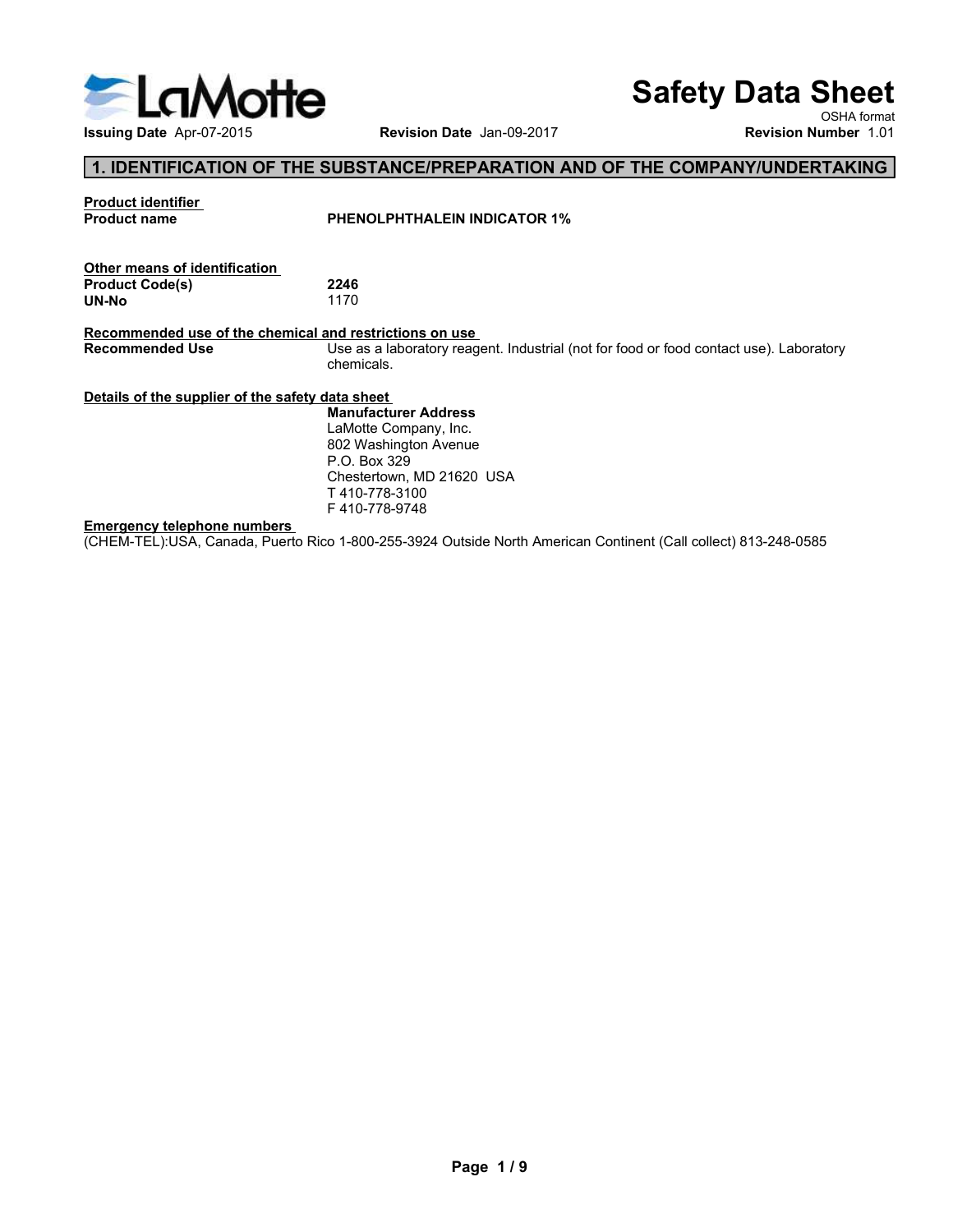## 2. HAZARDS IDENTIFICATION

| 2246 *- PHENOLPHTHALEIN INDICATOR<br>1%                                                                                                                          | <b>Issuing Date</b><br>Apr-07-2015 | <b>Revision Date</b><br>Jan-09-2017 |
|------------------------------------------------------------------------------------------------------------------------------------------------------------------|------------------------------------|-------------------------------------|
|                                                                                                                                                                  |                                    |                                     |
|                                                                                                                                                                  | 2. HAZARDS IDENTIFICATION          |                                     |
| Serious eye damage/eye irritation<br>Germ cell mutagenicity<br>Carcinogenicity<br>Reproductive toxicity                                                          |                                    | Category 2A                         |
|                                                                                                                                                                  |                                    | Category 1B                         |
|                                                                                                                                                                  |                                    | Category 1A                         |
|                                                                                                                                                                  |                                    | Category 1A                         |
|                                                                                                                                                                  |                                    | Category 3                          |
| Specific target organ toxicity (single exposure)<br>Specific target organ toxicity (repeated exposure)<br>Physical hazards Flammable Liquids.                    |                                    | Category 1                          |
|                                                                                                                                                                  |                                    | Category 2                          |
|                                                                                                                                                                  | <b>EMERGENCY OVERVIEW</b>          |                                     |
| <b>DANGER</b>                                                                                                                                                    |                                    |                                     |
|                                                                                                                                                                  |                                    |                                     |
| <b>Hazard statements</b>                                                                                                                                         |                                    |                                     |
| Causes serious eye irritation. May cause genetic defects. May cause cancer. May damage fertility or the unborn child. May cause                                  |                                    |                                     |
| respiratory irritation. May cause drowsiness or dizziness. Causes damage to organs through prolonged or repeated exposure.<br>Highly flammable liquid and vapor. |                                    |                                     |
|                                                                                                                                                                  |                                    |                                     |
|                                                                                                                                                                  |                                    |                                     |

### EMERGENCY OVERVIEW

### **DANGER**



### Storage:

### Other Hazards

### 3. COMPOSITION/INFORMATION ON INGREDIENTS\*

| Response: IF exposed or concerned: Get medical advice/attention.<br>IF IN EYES: Rinse cautiously with water for several minutes. Remove contact lenses, if present and easy to do. Continue rinsing. If<br>eye irritation persists: Get medical advice/attention.<br>IF ON SKIN: Wash with plenty of soap and water. Take off contaminated clothing and wash before reuse.<br>IF INHALED: Remove victim to fresh air and keep at rest in a position comfortable for breathing.<br>IF SWALLOWED:. Drink 1 or 2 glasses of water. Call a physician immediately.<br>Storage:<br>Store locked up. Keep container tightly closed and in a well-ventilated place.<br>Disposal:<br>Dispose of contents/container to an approved waste disposal plant.<br><b>Other Hazards</b><br>May be harmful if swallowed. Toxic to aquatic life with long lasting effects. |
|---------------------------------------------------------------------------------------------------------------------------------------------------------------------------------------------------------------------------------------------------------------------------------------------------------------------------------------------------------------------------------------------------------------------------------------------------------------------------------------------------------------------------------------------------------------------------------------------------------------------------------------------------------------------------------------------------------------------------------------------------------------------------------------------------------------------------------------------------------|
|                                                                                                                                                                                                                                                                                                                                                                                                                                                                                                                                                                                                                                                                                                                                                                                                                                                         |
|                                                                                                                                                                                                                                                                                                                                                                                                                                                                                                                                                                                                                                                                                                                                                                                                                                                         |
|                                                                                                                                                                                                                                                                                                                                                                                                                                                                                                                                                                                                                                                                                                                                                                                                                                                         |
| 3. COMPOSITION/INFORMATION ON INGREDIENTS*                                                                                                                                                                                                                                                                                                                                                                                                                                                                                                                                                                                                                                                                                                                                                                                                              |
| <b>Chemical name</b><br>CAS No.<br>Weight-%                                                                                                                                                                                                                                                                                                                                                                                                                                                                                                                                                                                                                                                                                                                                                                                                             |
| Phenolphthalein<br>77-09-8<br>$<$ 1                                                                                                                                                                                                                                                                                                                                                                                                                                                                                                                                                                                                                                                                                                                                                                                                                     |
| 67-56-1<br>3<br>Methyl alcohol                                                                                                                                                                                                                                                                                                                                                                                                                                                                                                                                                                                                                                                                                                                                                                                                                          |
| $\overline{58}$<br>$64 - 17 - 5$<br>Ethyl alcohol                                                                                                                                                                                                                                                                                                                                                                                                                                                                                                                                                                                                                                                                                                                                                                                                       |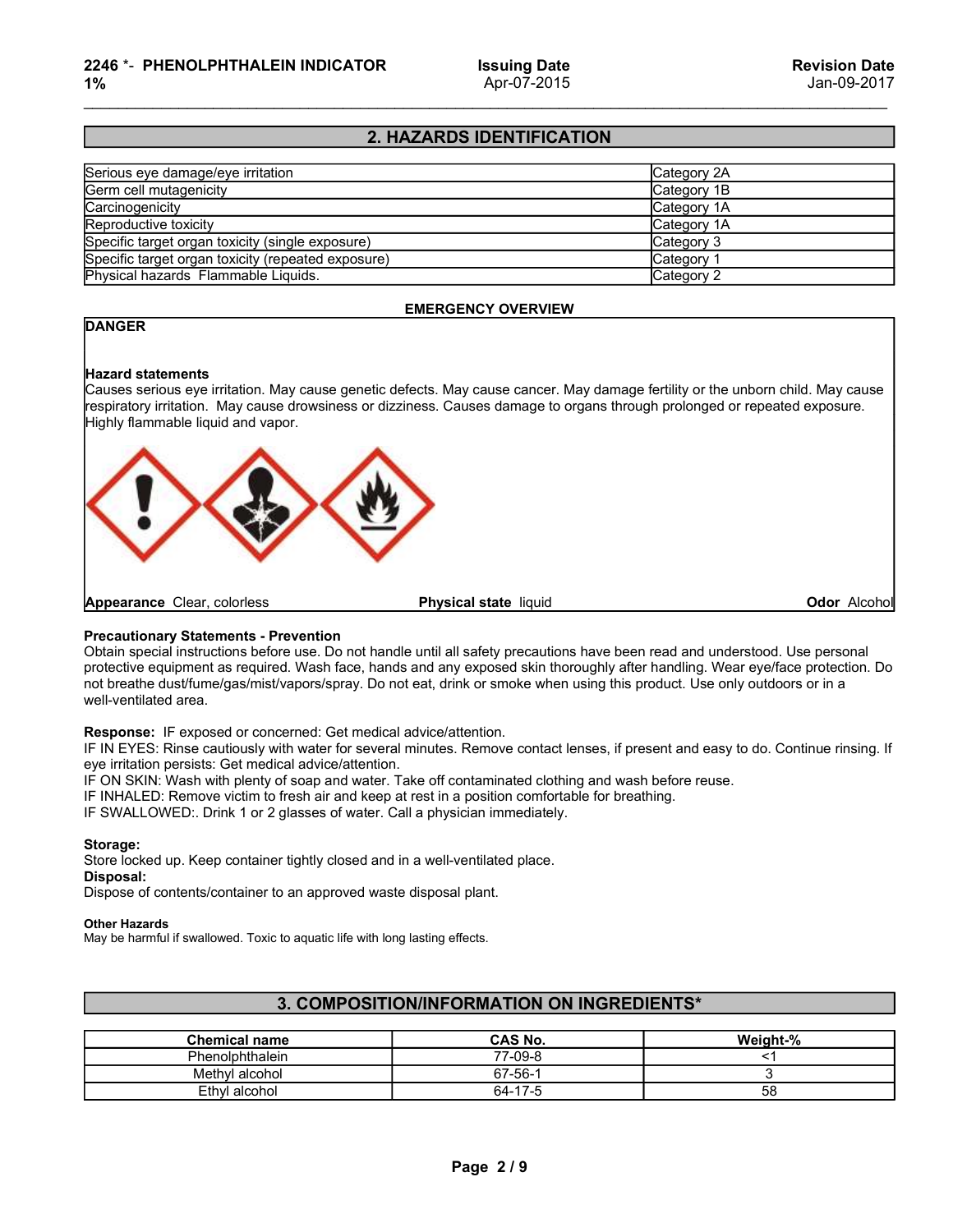# 4. FIRST AID MEASURES

| <b>4. FIRST AID MEASURES</b><br><b>First Aid Measures</b><br>Do not get in eyes, on skin, or on clothing. If symptoms persist, call a physician.<br><b>General advice</b><br>Rinse thoroughly with plenty of water for at least 15 minutes, lifting lower and upper eyelids.<br>Eye contact<br>Consult a physician.<br>Skin contact<br>Wash off immediately with plenty of water for at least 15 minutes. Consult a physician if<br>necessary.<br>Inhalation<br>IF INHALED: Remove to fresh air and keep at rest in a position comfortable for breathing.<br>Call a physician immediately.<br>Drink 1 or 2 glasses of water. Do not induce vomiting without medical advice. Call a<br>Ingestion<br>physician immediately. Rinse mouth.<br>Self-protection of the first aider<br>Use personal protection recommended in Section 8. Ensure that medical personnel are |
|---------------------------------------------------------------------------------------------------------------------------------------------------------------------------------------------------------------------------------------------------------------------------------------------------------------------------------------------------------------------------------------------------------------------------------------------------------------------------------------------------------------------------------------------------------------------------------------------------------------------------------------------------------------------------------------------------------------------------------------------------------------------------------------------------------------------------------------------------------------------|
|                                                                                                                                                                                                                                                                                                                                                                                                                                                                                                                                                                                                                                                                                                                                                                                                                                                                     |
|                                                                                                                                                                                                                                                                                                                                                                                                                                                                                                                                                                                                                                                                                                                                                                                                                                                                     |
|                                                                                                                                                                                                                                                                                                                                                                                                                                                                                                                                                                                                                                                                                                                                                                                                                                                                     |
|                                                                                                                                                                                                                                                                                                                                                                                                                                                                                                                                                                                                                                                                                                                                                                                                                                                                     |
|                                                                                                                                                                                                                                                                                                                                                                                                                                                                                                                                                                                                                                                                                                                                                                                                                                                                     |
|                                                                                                                                                                                                                                                                                                                                                                                                                                                                                                                                                                                                                                                                                                                                                                                                                                                                     |
|                                                                                                                                                                                                                                                                                                                                                                                                                                                                                                                                                                                                                                                                                                                                                                                                                                                                     |
| aware of the material(s) involved, take precautions to protect themselves and prevent<br>spread of contamination. Avoid contact with eyes, skin and clothing.                                                                                                                                                                                                                                                                                                                                                                                                                                                                                                                                                                                                                                                                                                       |
| <b>5. FIREFIGHTING MEASURES</b>                                                                                                                                                                                                                                                                                                                                                                                                                                                                                                                                                                                                                                                                                                                                                                                                                                     |
| Suitable extinguishing media<br>Water spray. Dry chemical. Carbon dioxide (CO2). Foam.                                                                                                                                                                                                                                                                                                                                                                                                                                                                                                                                                                                                                                                                                                                                                                              |
| Protective equipment and precautions for firefighters<br>As in any fire, wear self-contained breathing apparatus pressure-demand, MSHA/NIOSH (approved or equivalent) and full<br>protective gear.                                                                                                                                                                                                                                                                                                                                                                                                                                                                                                                                                                                                                                                                  |
| <b>6. ACCIDENTAL RELEASE MEASURES</b>                                                                                                                                                                                                                                                                                                                                                                                                                                                                                                                                                                                                                                                                                                                                                                                                                               |
| Personal precautions, protective equipment and emergency procedures                                                                                                                                                                                                                                                                                                                                                                                                                                                                                                                                                                                                                                                                                                                                                                                                 |
| Ensure adequate ventilation. Remove all sources of ignition. Use personal protection<br><b>Personal precautions</b><br>recommended in Section 8.                                                                                                                                                                                                                                                                                                                                                                                                                                                                                                                                                                                                                                                                                                                    |
| See Section 12 for additional Ecological Information. Beware of vapors accumulating to<br><b>Environmental precautions</b><br>form explosive concentrations. Vapors can accumulate in low areas.                                                                                                                                                                                                                                                                                                                                                                                                                                                                                                                                                                                                                                                                    |
| Methods and material for containment and cleaning up                                                                                                                                                                                                                                                                                                                                                                                                                                                                                                                                                                                                                                                                                                                                                                                                                |

### 5. FIREFIGHTING MEASURES

| <b>6. ACCIDENTAL RELEASE MEASURES</b> |
|---------------------------------------|
|---------------------------------------|

| Ingestion                                                                              | Drink 1 or 2 glasses of water. Do not induce vomiting without medical advice. Call a<br>physician immediately. Rinse mouth.                                                                                                                          |
|----------------------------------------------------------------------------------------|------------------------------------------------------------------------------------------------------------------------------------------------------------------------------------------------------------------------------------------------------|
| Self-protection of the first aider                                                     | Use personal protection recommended in Section 8. Ensure that medical personnel are<br>aware of the material(s) involved, take precautions to protect themselves and prevent<br>spread of contamination. Avoid contact with eyes, skin and clothing. |
|                                                                                        | <b>5. FIREFIGHTING MEASURES</b>                                                                                                                                                                                                                      |
| Suitable extinguishing media<br>Water spray. Dry chemical. Carbon dioxide (CO2). Foam. |                                                                                                                                                                                                                                                      |
| Protective equipment and precautions for firefighters<br>protective gear.              | As in any fire, wear self-contained breathing apparatus pressure-demand, MSHA/NIOSH (approved or equivalent) and full                                                                                                                                |
|                                                                                        | <b>6. ACCIDENTAL RELEASE MEASURES</b>                                                                                                                                                                                                                |
|                                                                                        | Personal precautions, protective equipment and emergency procedures                                                                                                                                                                                  |
| <b>Personal precautions</b>                                                            | Ensure adequate ventilation. Remove all sources of ignition. Use personal protection<br>recommended in Section 8.                                                                                                                                    |
| <b>Environmental precautions</b>                                                       | See Section 12 for additional Ecological Information. Beware of vapors accumulating to<br>form explosive concentrations. Vapors can accumulate in low areas.                                                                                         |
| Methods and material for containment and cleaning up                                   |                                                                                                                                                                                                                                                      |
| <b>Methods for containment</b>                                                         | Absorb spill with inert material (e.g. dry sand or earth), then place in a chemical waste<br>container. Dispose of contents/containers in accordance with local regulations.                                                                         |
| Methods for cleaning up                                                                | After cleaning, flush away traces with water.                                                                                                                                                                                                        |
|                                                                                        | 7. HANDLING AND STORAGE                                                                                                                                                                                                                              |
| <b>Precautions for safe handling</b>                                                   |                                                                                                                                                                                                                                                      |
| <b>Handling</b>                                                                        | Handle in accordance with good industrial hygiene and safety practice. Do not taste or<br>swallow. Do not eat, drink or smoke when using this product. Avoid contact with skin, eyes<br>or clothing.                                                 |
| Conditions for safe storage, including any incompatibilities                           |                                                                                                                                                                                                                                                      |
| Storage:                                                                               | Keep containers tightly closed in a dry, cool and well-ventilated place. Keep away from<br>open flames, hot surfaces and sources of ignition. Separate from acids. Keep away from<br>oxidizing agents. Keep out of the reach of children.            |
|                                                                                        | Page 3/9                                                                                                                                                                                                                                             |
|                                                                                        |                                                                                                                                                                                                                                                      |
|                                                                                        |                                                                                                                                                                                                                                                      |
|                                                                                        |                                                                                                                                                                                                                                                      |

### 7. HANDLING AND STORAGE

| Storage: |  |
|----------|--|
|          |  |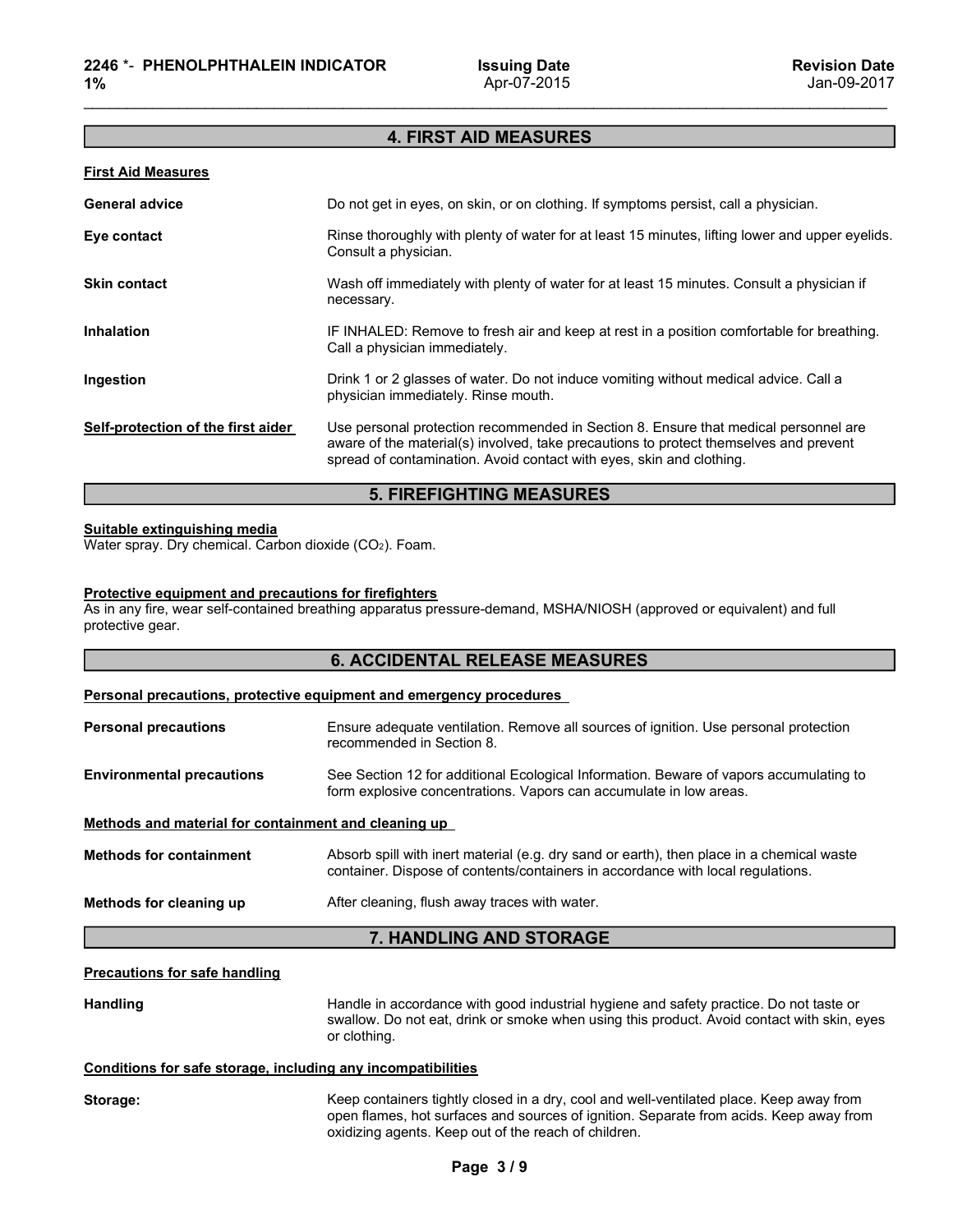# 8. EXPOSURE CONTROLS/PERSONAL PROTECTION

| 2246 *- PHENOLPHTHALEIN INDICATOR<br>1%                               |                                                            | <b>Issuing Date</b><br>Apr-07-2015                                                                                                                                                      | <b>Revision Date</b><br>Jan-09-2017                                                                          |  |  |
|-----------------------------------------------------------------------|------------------------------------------------------------|-----------------------------------------------------------------------------------------------------------------------------------------------------------------------------------------|--------------------------------------------------------------------------------------------------------------|--|--|
| <b>Incompatible Products</b>                                          | NITRIC ACID. Strong oxidizing agents.                      |                                                                                                                                                                                         |                                                                                                              |  |  |
|                                                                       | 8. EXPOSURE CONTROLS/PERSONAL PROTECTION                   |                                                                                                                                                                                         |                                                                                                              |  |  |
| <b>Control parameters</b>                                             |                                                            |                                                                                                                                                                                         |                                                                                                              |  |  |
| <b>Chemical name</b>                                                  | <b>ACGIH TLV</b>                                           | <b>OSHA PEL</b>                                                                                                                                                                         | <b>NIOSH IDLH</b>                                                                                            |  |  |
| Phenolphthalein<br>77-09-8                                            | $\star$                                                    | $\star$                                                                                                                                                                                 | Not Established                                                                                              |  |  |
| Methyl alcohol<br>67-56-1                                             | STEL: 250 ppm<br>TWA: 200 ppm<br>$S^*$                     | <b>TWA: 200 ppm</b><br>TWA: 260 mg/m <sup>3</sup><br>(vacated) TWA: 200 ppm<br>(vacated) TWA: 260 mg/m <sup>3</sup><br>(vacated) STEL: 250 ppm<br>(vacated) STEL: 325 mg/m <sup>3</sup> | IDLH: 6000 ppm<br>TWA: 200 ppm<br>TWA: 260 mg/m <sup>3</sup><br>STEL: 250 ppm<br>STEL: 325 mg/m <sup>3</sup> |  |  |
| Ethyl alcohol<br>64-17-5                                              | STEL: 1000 ppm                                             | (vacated) S*<br>TWA: 1000 ppm<br>TWA: 1900 mg/m <sup>3</sup><br>(vacated) TWA: 1000 ppm<br>(vacated) TWA: 1900 mg/m <sup>3</sup>                                                        | <b>IDLH: 3300 ppm</b><br>TWA: 1000 ppm<br>TWA: 1900 mg/m <sup>3</sup>                                        |  |  |
| <b>Appropriate engineering controls</b>                               |                                                            |                                                                                                                                                                                         |                                                                                                              |  |  |
| <b>Engineering Measures</b>                                           | <b>Showers</b><br>Eyewash stations<br>Ventilation systems. |                                                                                                                                                                                         |                                                                                                              |  |  |
| Individual protection measures, such as personal protective equipment |                                                            |                                                                                                                                                                                         |                                                                                                              |  |  |
| <b>Eye/Face Protection</b>                                            | Wear safety glasses with side shields (or goggles).        |                                                                                                                                                                                         |                                                                                                              |  |  |
| Skin and body protection                                              | Nitrile rubber.                                            | Wear protective gloves/protective clothing/eye protection/face protection. Protective gloves.                                                                                           |                                                                                                              |  |  |
| <b>Respiratory protection</b>                                         | Use only with adequate ventilation.                        |                                                                                                                                                                                         |                                                                                                              |  |  |
| <b>Hygiene Measures</b>                                               | Do not eat, drink or smoke when using this product.        |                                                                                                                                                                                         |                                                                                                              |  |  |
|                                                                       | 9. PHYSICAL AND CHEMICAL PROPERTIES                        |                                                                                                                                                                                         |                                                                                                              |  |  |
| Information on basic physical and chemical properties                 |                                                            |                                                                                                                                                                                         |                                                                                                              |  |  |
| <b>Dhugical otats</b>                                                 | المنسوبنا                                                  |                                                                                                                                                                                         |                                                                                                              |  |  |

| Measures | Showers                  |
|----------|--------------------------|
|          | Eyewash station          |
|          | <b>Ventilation syste</b> |

|                                                                              |                                                                                                                  | (vacated) STEL: 325 mg/m <sup>3</sup><br>(vacated) S*                                                           |                                                                |
|------------------------------------------------------------------------------|------------------------------------------------------------------------------------------------------------------|-----------------------------------------------------------------------------------------------------------------|----------------------------------------------------------------|
| Ethyl alcohol<br>64-17-5                                                     | STEL: 1000 ppm                                                                                                   | TWA: 1000 ppm<br>TWA: 1900 mg/m <sup>3</sup><br>(vacated) TWA: 1000 ppm<br>vacated) TWA: 1900 mg/m <sup>3</sup> | IDLH: 3300 ppm<br>TWA: 1000 ppm<br>TWA: 1900 mg/m <sup>3</sup> |
| Appropriate engineering controls                                             |                                                                                                                  |                                                                                                                 |                                                                |
| <b>Engineering Measures</b>                                                  | <b>Showers</b><br>Eyewash stations<br>Ventilation systems.                                                       |                                                                                                                 |                                                                |
|                                                                              | Individual protection measures, such as personal protective equipment                                            |                                                                                                                 |                                                                |
| <b>Eye/Face Protection</b>                                                   | Wear safety glasses with side shields (or goggles).                                                              |                                                                                                                 |                                                                |
| Skin and body protection                                                     | Wear protective gloves/protective clothing/eye protection/face protection. Protective gloves.<br>Nitrile rubber. |                                                                                                                 |                                                                |
| <b>Respiratory protection</b>                                                | Use only with adequate ventilation.                                                                              |                                                                                                                 |                                                                |
| <b>Hygiene Measures</b>                                                      | Do not eat, drink or smoke when using this product.                                                              |                                                                                                                 |                                                                |
|                                                                              | 9. PHYSICAL AND CHEMICAL PROPERTIES                                                                              |                                                                                                                 |                                                                |
| Information on basic physical and chemical properties                        |                                                                                                                  |                                                                                                                 |                                                                |
| <b>Physical state</b><br>Appearance                                          | liquid<br>Clear, colorless                                                                                       | Odor                                                                                                            | Alcohol                                                        |
| <b>Property</b>                                                              | <b>Values</b>                                                                                                    | Remarks • Method                                                                                                |                                                                |
| рH<br>Melting point / freezing point<br><b>Roiling noint / hoiling range</b> | No information available<br>78 °C. / 172 °F for SDA (3A) Fthyl                                                   | No information available                                                                                        |                                                                |

# 9. PHYSICAL AND CHEMICAL PROPERTIES

| <b>Engineering Measures</b>                                                                                                                                                                                                                                                                                            | <b>Showers</b><br>Eyewash stations<br>Ventilation systems.                                                                                                                                                                      |                                                                         |                                                 |
|------------------------------------------------------------------------------------------------------------------------------------------------------------------------------------------------------------------------------------------------------------------------------------------------------------------------|---------------------------------------------------------------------------------------------------------------------------------------------------------------------------------------------------------------------------------|-------------------------------------------------------------------------|-------------------------------------------------|
|                                                                                                                                                                                                                                                                                                                        | Individual protection measures, such as personal protective equipment                                                                                                                                                           |                                                                         |                                                 |
| <b>Eye/Face Protection</b>                                                                                                                                                                                                                                                                                             | Wear safety glasses with side shields (or goggles).                                                                                                                                                                             |                                                                         |                                                 |
| Skin and body protection                                                                                                                                                                                                                                                                                               | Wear protective gloves/protective clothing/eye protection/face protection. Protective gloves.<br>Nitrile rubber.                                                                                                                |                                                                         |                                                 |
| <b>Respiratory protection</b>                                                                                                                                                                                                                                                                                          | Use only with adequate ventilation.                                                                                                                                                                                             |                                                                         |                                                 |
| <b>Hygiene Measures</b>                                                                                                                                                                                                                                                                                                | Do not eat, drink or smoke when using this product.                                                                                                                                                                             |                                                                         |                                                 |
|                                                                                                                                                                                                                                                                                                                        | 9. PHYSICAL AND CHEMICAL PROPERTIES                                                                                                                                                                                             |                                                                         |                                                 |
| Information on basic physical and chemical properties                                                                                                                                                                                                                                                                  |                                                                                                                                                                                                                                 |                                                                         |                                                 |
| <b>Physical state</b><br><b>Appearance</b>                                                                                                                                                                                                                                                                             | liquid<br>Clear, colorless                                                                                                                                                                                                      | Odor                                                                    | Alcohol                                         |
| <b>Property</b>                                                                                                                                                                                                                                                                                                        | Values                                                                                                                                                                                                                          | Remarks • Method                                                        |                                                 |
| рH<br>Melting point / freezing point<br>Boiling point / boiling range<br><b>Flash point</b><br><b>Evaporation rate</b><br>Flammability (solid, gas)<br><b>Flammability Limit in Air</b><br><b>Upper flammability limit:</b><br>Lower flammability limit:<br>Vapor pressure<br>Vapor density<br><b>Specific gravity</b> | No information available<br>78 °C / 172 °F for SDA (3A) Ethyl<br>Alcohol<br>Not Applicable 22 °C /<br>No information available<br>19<br>3.3<br>No information available<br>No information available<br>No information available | No information available<br>(hased on .?)<br>for SDA (3A) Ethyl Alcohol | (Calculated based on percent denatured alcohol) |
| Water solubility<br>Solubility in other solvents                                                                                                                                                                                                                                                                       | No information available<br>No information available<br>Page 4/9                                                                                                                                                                |                                                                         |                                                 |
|                                                                                                                                                                                                                                                                                                                        |                                                                                                                                                                                                                                 |                                                                         |                                                 |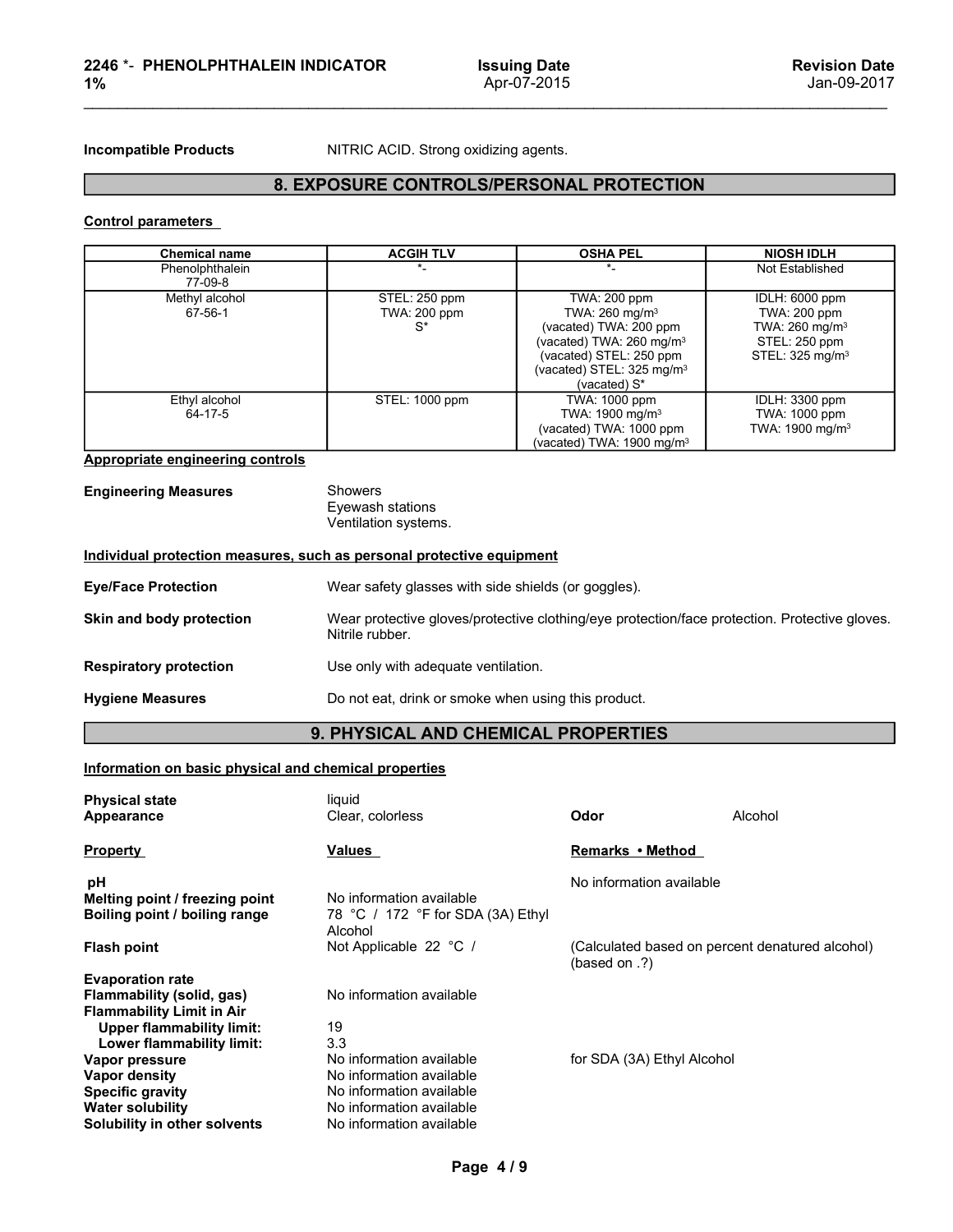| 2246 *- PHENOLPHTHALEIN INDICATOR<br>1%                             |                                                                                          | <b>Issuing Date</b><br>Apr-07-2015        | <b>Revision Date</b><br>Jan-09-2017       |  |  |
|---------------------------------------------------------------------|------------------------------------------------------------------------------------------|-------------------------------------------|-------------------------------------------|--|--|
|                                                                     |                                                                                          |                                           |                                           |  |  |
| <b>Partition coefficient</b>                                        | No information available<br>No information available                                     |                                           |                                           |  |  |
| <b>Autoignition temperature</b><br><b>Decomposition temperature</b> | No information available                                                                 |                                           |                                           |  |  |
| <b>Kinematic viscosity</b>                                          | No information available                                                                 |                                           |                                           |  |  |
| <b>Dynamic viscosity</b><br><b>Explosive properties</b>             | No information available<br>No information available                                     |                                           |                                           |  |  |
| <b>Oxidizing properties</b>                                         | No information available                                                                 |                                           |                                           |  |  |
| <b>Other Information</b>                                            |                                                                                          |                                           |                                           |  |  |
| <b>Softening point</b>                                              | No information available                                                                 |                                           |                                           |  |  |
| <b>Molecular weight</b>                                             | No information available<br>No information available                                     |                                           |                                           |  |  |
| <b>VOC Content (%)</b><br><b>Density</b>                            | No information available                                                                 |                                           |                                           |  |  |
| <b>Bulk density</b>                                                 | No information available                                                                 |                                           |                                           |  |  |
|                                                                     |                                                                                          | <b>10. STABILITY AND REACTIVITY</b>       |                                           |  |  |
| <b>Stability</b>                                                    |                                                                                          |                                           |                                           |  |  |
| <b>Hazardous polymerization</b>                                     | Stable under recommended storage conditions.<br>Hazardous polymerization does not occur. |                                           |                                           |  |  |
| <b>Conditions to avoid</b>                                          | Heat, flames and sparks.                                                                 |                                           |                                           |  |  |
| Incompatible materials                                              | NITRIC ACID. Strong oxidizing agents.                                                    |                                           |                                           |  |  |
| Hazardous decomposition products Carbon oxides (COx).               |                                                                                          |                                           |                                           |  |  |
|                                                                     |                                                                                          | <b>11. TOXICOLOGICAL INFORMATION</b>      |                                           |  |  |
| Information on likely routes of exposure                            |                                                                                          |                                           |                                           |  |  |
| <b>Component identification</b>                                     |                                                                                          |                                           |                                           |  |  |
| Chemical name<br>Phenolphthalein                                    | <b>ATEmix (oral)</b><br>Not Established                                                  | <b>ATEmix (dermal)</b><br>Not Established | <b>Inhalation LC50</b><br>Not Established |  |  |
| 77-09-8<br>Methyl alcohol                                           | $= 6200$ mg/kg (Rat)                                                                     | $= 15800$ mg/kg (Rabbit)                  | $= 64000$ ppm (Rat) 4 h = 22500           |  |  |
|                                                                     |                                                                                          |                                           |                                           |  |  |

# 10. STABILITY AND REACTIVITY

| <b>Other Information</b>                                                                        |                                                                                                                                          |                                      |  |  |  |
|-------------------------------------------------------------------------------------------------|------------------------------------------------------------------------------------------------------------------------------------------|--------------------------------------|--|--|--|
| Softening point<br>Molecular weight<br>VOC Content (%)<br><b>Density</b><br><b>Bulk density</b> | No information available<br>No information available<br>No information available<br>No information available<br>No information available |                                      |  |  |  |
|                                                                                                 |                                                                                                                                          | <b>10. STABILITY AND REACTIVITY</b>  |  |  |  |
| <b>Stability</b><br><b>Hazardous polymerization</b>                                             | Stable under recommended storage conditions.<br>Hazardous polymerization does not occur.                                                 |                                      |  |  |  |
| <b>Conditions to avoid</b>                                                                      | Heat, flames and sparks.                                                                                                                 |                                      |  |  |  |
| Incompatible materials                                                                          | NITRIC ACID. Strong oxidizing agents.                                                                                                    |                                      |  |  |  |
| <b>Hazardous decomposition products</b> Carbon oxides (COx).                                    |                                                                                                                                          |                                      |  |  |  |
|                                                                                                 |                                                                                                                                          | <b>11. TOXICOLOGICAL INFORMATION</b> |  |  |  |
| Information on likely routes of exposure<br><b>Component identification</b>                     |                                                                                                                                          |                                      |  |  |  |
| Chemical name                                                                                   | <b>ATEmix (oral)</b>                                                                                                                     | <b>ATEmix (dermal)</b>               |  |  |  |
| Phenolphthalein<br>77-09-8                                                                      | Not Established                                                                                                                          | Not Established                      |  |  |  |
| Methyl alcohol<br>67-56-1                                                                       | $= 6200$ mg/kg (Rat)                                                                                                                     | $= 15800$ mg/kg (Rabbit)             |  |  |  |
| Ethyl alcohol                                                                                   | $= 7060$ mg/kg (Rat)                                                                                                                     | Not Established                      |  |  |  |

# 11. TOXICOLOGICAL INFORMATION

| יוטוואווויטוווישטוט                                                                                                                                                                                                                                                                                                                                         |                                                                                                                                          |             |                                      |                                                                               |                                                                                          |
|-------------------------------------------------------------------------------------------------------------------------------------------------------------------------------------------------------------------------------------------------------------------------------------------------------------------------------------------------------------|------------------------------------------------------------------------------------------------------------------------------------------|-------------|--------------------------------------|-------------------------------------------------------------------------------|------------------------------------------------------------------------------------------|
| <b>Softening point</b><br><b>Molecular weight</b><br>VOC Content (%)<br><b>Density</b><br><b>Bulk density</b>                                                                                                                                                                                                                                               | No information available<br>No information available<br>No information available<br>No information available<br>No information available |             |                                      |                                                                               |                                                                                          |
|                                                                                                                                                                                                                                                                                                                                                             |                                                                                                                                          |             | <b>10. STABILITY AND REACTIVITY</b>  |                                                                               |                                                                                          |
| <b>Stability</b><br><b>Hazardous polymerization</b>                                                                                                                                                                                                                                                                                                         | Stable under recommended storage conditions.<br>Hazardous polymerization does not occur.                                                 |             |                                      |                                                                               |                                                                                          |
| <b>Conditions to avoid</b>                                                                                                                                                                                                                                                                                                                                  | Heat, flames and sparks.                                                                                                                 |             |                                      |                                                                               |                                                                                          |
| Incompatible materials                                                                                                                                                                                                                                                                                                                                      | NITRIC ACID. Strong oxidizing agents.                                                                                                    |             |                                      |                                                                               |                                                                                          |
| Hazardous decomposition products Carbon oxides (COx).                                                                                                                                                                                                                                                                                                       |                                                                                                                                          |             |                                      |                                                                               |                                                                                          |
|                                                                                                                                                                                                                                                                                                                                                             |                                                                                                                                          |             | <b>11. TOXICOLOGICAL INFORMATION</b> |                                                                               |                                                                                          |
|                                                                                                                                                                                                                                                                                                                                                             |                                                                                                                                          |             |                                      |                                                                               |                                                                                          |
| Information on likely routes of exposure                                                                                                                                                                                                                                                                                                                    |                                                                                                                                          |             |                                      |                                                                               |                                                                                          |
| <b>Component identification</b>                                                                                                                                                                                                                                                                                                                             |                                                                                                                                          |             |                                      |                                                                               |                                                                                          |
| Chemical name                                                                                                                                                                                                                                                                                                                                               | <b>ATEmix (oral)</b>                                                                                                                     |             |                                      | <b>ATEmix (dermal)</b>                                                        | <b>Inhalation LC50</b>                                                                   |
| Phenolphthalein<br>77-09-8                                                                                                                                                                                                                                                                                                                                  | Not Established                                                                                                                          |             |                                      | Not Established                                                               | Not Established                                                                          |
| Methyl alcohol<br>$\frac{67-56-1}{\text{Ethyl alcohol}}$                                                                                                                                                                                                                                                                                                    | $= 6200$ mg/kg (Rat)                                                                                                                     |             |                                      | $= 15800$ mg/kg (Rabbit)                                                      | $= 64000$ ppm (Rat) 4 h = 22500<br>ppm (Rat) 8 h                                         |
| 64-17-5                                                                                                                                                                                                                                                                                                                                                     | $= 7060$ mg/kg (Rat)                                                                                                                     |             |                                      | Not Established                                                               | $= 124.7$ mg/L (Rat) 4 h                                                                 |
| Information on toxicological effects                                                                                                                                                                                                                                                                                                                        |                                                                                                                                          |             |                                      |                                                                               |                                                                                          |
| Carcinogenicity                                                                                                                                                                                                                                                                                                                                             |                                                                                                                                          |             |                                      |                                                                               | The table below indicates whether each agency has listed any ingredient as a carcinogen. |
| Chemical name                                                                                                                                                                                                                                                                                                                                               | <b>ACGIH</b>                                                                                                                             | <b>IARC</b> |                                      | <b>NTP</b>                                                                    | <b>OSHA</b>                                                                              |
| Phenolphthalein<br>77-09-8                                                                                                                                                                                                                                                                                                                                  | Not Established                                                                                                                          |             | Group 2B                             | Reasonably Anticipated                                                        | X                                                                                        |
| Methyl alcohol<br>67-56-1                                                                                                                                                                                                                                                                                                                                   | Not Established                                                                                                                          |             | Not Established                      | Not Established                                                               | Not Established                                                                          |
| Ethyl alcohol<br>64-17-5                                                                                                                                                                                                                                                                                                                                    | A <sub>3</sub>                                                                                                                           | Group 1     |                                      | Known                                                                         | X                                                                                        |
| IARC (International Agency for Research on Cancer)<br>Group 2B - Possibly Carcinogenic to Humans<br><b>NTP (National Toxicology Program)</b><br>Known - Known Carcinogen<br>Reasonably Anticipated - Reasonably Anticipated to be a Human Carcinogen<br>OSHA (Occupational Safety and Health Administration of the US Department of Labor)<br>$X$ - Present |                                                                                                                                          |             |                                      |                                                                               |                                                                                          |
| <b>Chronic toxicity</b>                                                                                                                                                                                                                                                                                                                                     |                                                                                                                                          |             |                                      | beverage. Prolonged skin contact may cause skin irritation and/or dermatitis. | Ethanol has been shown to be a reproductive toxin only when consumed as an alcoholic     |
| ATEmix (oral)<br><b>ATEmix (dermal)</b><br>ATEmix (inhalation-dust/mist)                                                                                                                                                                                                                                                                                    | 3,546.00 mg/kg<br>10,638.00 mg/kg<br>17.77 $mg/l$                                                                                        |             |                                      |                                                                               |                                                                                          |

| <b>Chemical name</b><br>Phenolphthalein                                                                                                                                                                    |                |                                                 | ATEMIX (Oral)   |          | A IEMIX (dermal)                                                              |                                                  | <b>Innalation LC50</b>                                                                   |
|------------------------------------------------------------------------------------------------------------------------------------------------------------------------------------------------------------|----------------|-------------------------------------------------|-----------------|----------|-------------------------------------------------------------------------------|--------------------------------------------------|------------------------------------------------------------------------------------------|
| 77-09-8                                                                                                                                                                                                    |                | Not Established                                 |                 |          | Not Established                                                               |                                                  | Not Established                                                                          |
| Methyl alcohol<br>67-56-1                                                                                                                                                                                  |                | $= 6200$ mg/kg (Rat)                            |                 |          | $= 15800$ mg/kg (Rabbit)                                                      | $= 64000$ ppm (Rat) 4 h = 22500<br>ppm (Rat) 8 h |                                                                                          |
| Ethyl alcohol<br>$= 7060$ mg/kg (Rat)<br>64-17-5                                                                                                                                                           |                |                                                 | Not Established |          | $= 124.7$ mg/L (Rat) 4 h                                                      |                                                  |                                                                                          |
| Information on toxicological effects                                                                                                                                                                       |                |                                                 |                 |          |                                                                               |                                                  |                                                                                          |
| Carcinogenicity                                                                                                                                                                                            |                |                                                 |                 |          |                                                                               |                                                  | The table below indicates whether each agency has listed any ingredient as a carcinogen. |
| Chemical name                                                                                                                                                                                              | <b>ACGIH</b>   |                                                 | <b>IARC</b>     |          | <b>NTP</b>                                                                    |                                                  | <b>OSHA</b>                                                                              |
| Phenolphthalein<br>77-09-8                                                                                                                                                                                 |                | Not Established                                 |                 | Group 2B | Reasonably Anticipated                                                        |                                                  | X.                                                                                       |
| Methyl alcohol<br>67-56-1                                                                                                                                                                                  |                | Not Established                                 | Not Established |          | Not Established                                                               |                                                  | Not Established                                                                          |
| Ethyl alcohol<br>64-17-5                                                                                                                                                                                   | A <sub>3</sub> |                                                 | Group 1         |          | Known                                                                         |                                                  | X                                                                                        |
| Group 2B - Possibly Carcinogenic to Humans<br>NTP (National Toxicology Program)<br>Known - Known Carcinogen                                                                                                |                |                                                 |                 |          |                                                                               |                                                  |                                                                                          |
| Reasonably Anticipated - Reasonably Anticipated to be a Human Carcinogen<br>OSHA (Occupational Safety and Health Administration of the US Department of Labor)<br>$X$ - Present<br><b>Chronic toxicity</b> |                |                                                 |                 |          | beverage. Prolonged skin contact may cause skin irritation and/or dermatitis. |                                                  | Ethanol has been shown to be a reproductive toxin only when consumed as an alcoholic     |
| ATEmix (oral)<br><b>ATEmix (dermal)</b><br><b>ATEmix (inhalation-dust/mist)</b>                                                                                                                            |                | 3,546.00 mg/kg<br>10,638.00 mg/kg<br>17.77 mg/l |                 |          |                                                                               |                                                  |                                                                                          |

| ATEmix (oral)                 | 3,546.00 mg/k |
|-------------------------------|---------------|
| ATEmix (dermal)               | 10,638.00 mg/ |
| ATEmix (inhalation-dust/mist) | 17.77 ma/l    |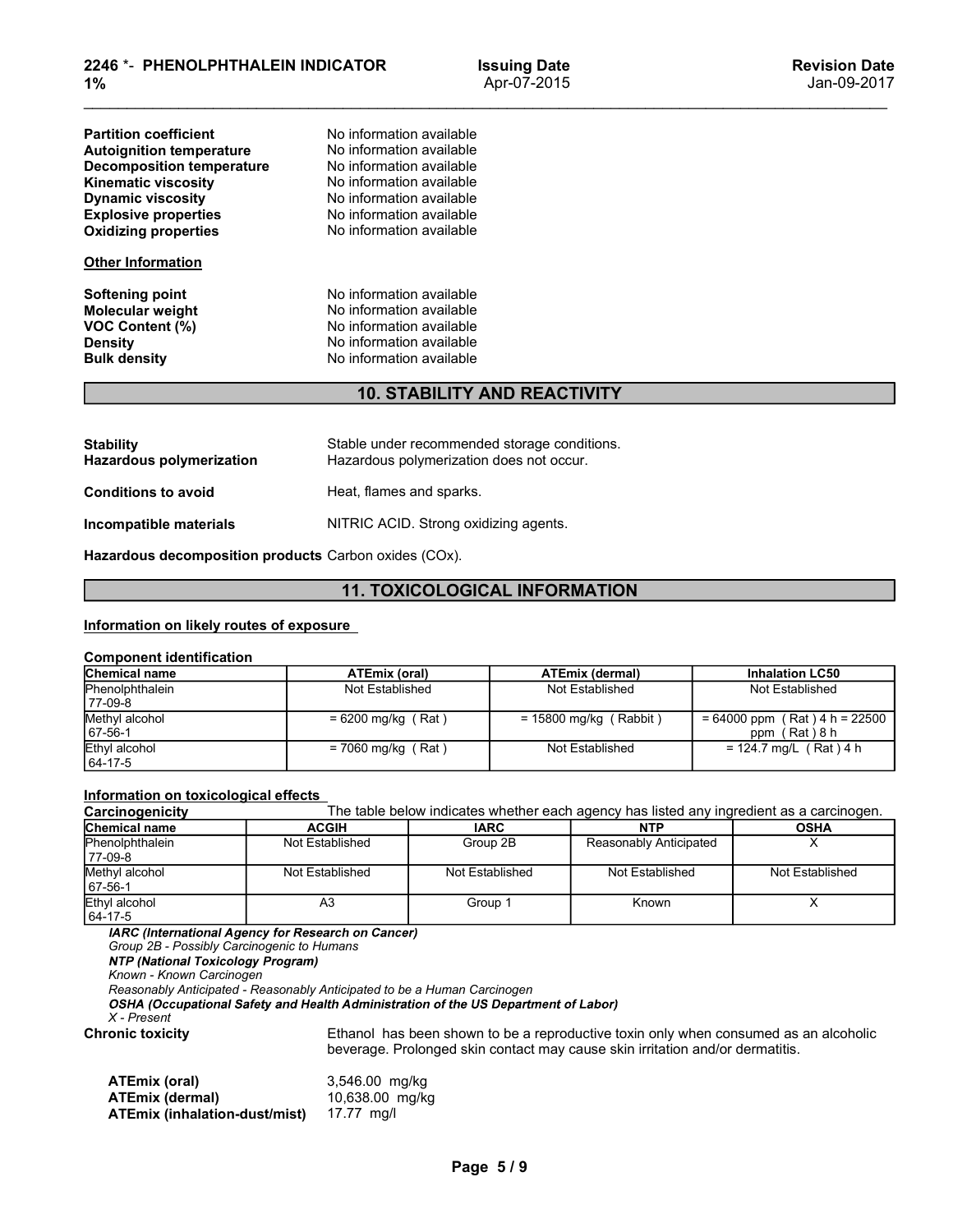# 12. ECOLOGICAL INFORMATION

| 2246 *- PHENOLPHTHALEIN INDICATOR<br>1%                                                                                                                                                                                                                                                                                                                                                                                                                                                                                                                                                                                                                                                                               |                                   | <b>Issuing Date</b><br>Apr-07-2015                                                                                                                                                                                                                                                                                   | <b>Revision Date</b><br>Jan-09-2017                                                                                               |
|-----------------------------------------------------------------------------------------------------------------------------------------------------------------------------------------------------------------------------------------------------------------------------------------------------------------------------------------------------------------------------------------------------------------------------------------------------------------------------------------------------------------------------------------------------------------------------------------------------------------------------------------------------------------------------------------------------------------------|-----------------------------------|----------------------------------------------------------------------------------------------------------------------------------------------------------------------------------------------------------------------------------------------------------------------------------------------------------------------|-----------------------------------------------------------------------------------------------------------------------------------|
|                                                                                                                                                                                                                                                                                                                                                                                                                                                                                                                                                                                                                                                                                                                       |                                   |                                                                                                                                                                                                                                                                                                                      |                                                                                                                                   |
|                                                                                                                                                                                                                                                                                                                                                                                                                                                                                                                                                                                                                                                                                                                       | <b>12. ECOLOGICAL INFORMATION</b> |                                                                                                                                                                                                                                                                                                                      |                                                                                                                                   |
| <b>Ecotoxicity</b><br>Toxic to aquatic life with long lasting effects<br>Unknown Aquatic Toxicity 0.85 % of the mixture consists of components(s) of unknown hazards to the aquatic environment                                                                                                                                                                                                                                                                                                                                                                                                                                                                                                                       |                                   |                                                                                                                                                                                                                                                                                                                      |                                                                                                                                   |
| <b>Chemical name</b>                                                                                                                                                                                                                                                                                                                                                                                                                                                                                                                                                                                                                                                                                                  | <b>Toxicity to Algae</b>          | <b>Toxicity to Fish</b>                                                                                                                                                                                                                                                                                              | Daphnia Magna (Water Flea)                                                                                                        |
| Phenolphthalein<br>77-09-8                                                                                                                                                                                                                                                                                                                                                                                                                                                                                                                                                                                                                                                                                            | Not Established                   | Not Established                                                                                                                                                                                                                                                                                                      | Not Established                                                                                                                   |
| Methyl alcohol<br>67-56-1                                                                                                                                                                                                                                                                                                                                                                                                                                                                                                                                                                                                                                                                                             | Not Established                   | 13500 - 17600: 96 h Lepomis<br>macrochirus mg/L LC50<br>flow-through 18 - 20: 96 h<br>Oncorhynchus mykiss mL/L LC50<br>static 19500 - 20700: 96 h<br>Oncorhynchus mykiss mg/L LC50<br>flow-through 28200: 96 h<br>Pimephales promelas mg/L LC50<br>flow-through 100: 96 h<br>Pimephales promelas mg/L LC50<br>static | Not Established                                                                                                                   |
| Ethyl alcohol<br>64-17-5                                                                                                                                                                                                                                                                                                                                                                                                                                                                                                                                                                                                                                                                                              | Not Established                   | 12.0 - 16.0: 96 h Oncorhynchus<br>mykiss mL/L LC50 static 13400 -<br>15100: 96 h Pimephales<br>promelas mg/L LC50 flow-through<br>100: 96 h Pimephales promelas<br>mg/L LC50 static                                                                                                                                  | 9268 - 14221: 48 h Daphnia<br>magna mg/L LC50 10800: 24 h<br>Daphnia magna mg/L EC50 2: 48<br>h Daphnia magna mg/L EC50<br>Static |
| Persistence and degradability<br>Ethanol: When released into the soil, this material is expected to leach into groundwater. When released into the soil, this material<br>is expected to quickly evaporate. When released into water, this material may evaporate to a moderate extent. When released into<br>the air, this material is expected to be readily degraded by reaction with photochemically produced hydroxyl radicals. When<br>released into the air, this material is expected to be readily removed from the atmosphere by dry and wet deposition. When<br>released into the air, this material is expected to have a half-life between 1 and 10 days.<br>Bioaccumulation/Accumulation<br>For $.?$ :. |                                   |                                                                                                                                                                                                                                                                                                                      |                                                                                                                                   |
| <b>Chemical name</b><br>Phenolphthalein                                                                                                                                                                                                                                                                                                                                                                                                                                                                                                                                                                                                                                                                               |                                   | <b>Log Pow</b><br>Not Established                                                                                                                                                                                                                                                                                    |                                                                                                                                   |
| 77-09-8                                                                                                                                                                                                                                                                                                                                                                                                                                                                                                                                                                                                                                                                                                               |                                   |                                                                                                                                                                                                                                                                                                                      |                                                                                                                                   |
| Methyl alcohol<br>67-56-1                                                                                                                                                                                                                                                                                                                                                                                                                                                                                                                                                                                                                                                                                             |                                   | $-0.77$                                                                                                                                                                                                                                                                                                              |                                                                                                                                   |
|                                                                                                                                                                                                                                                                                                                                                                                                                                                                                                                                                                                                                                                                                                                       |                                   | $-0.32$                                                                                                                                                                                                                                                                                                              |                                                                                                                                   |
| Ethyl alcohol                                                                                                                                                                                                                                                                                                                                                                                                                                                                                                                                                                                                                                                                                                         |                                   |                                                                                                                                                                                                                                                                                                                      |                                                                                                                                   |

### Bioaccumulation/Accumulation

|                                                        |                                                       |                                                                                                                                                                                                                                                                                                                                                          | promelas mg/L LC50 flow-through<br>100: 96 h Pimephales promelas<br>mg/L LC50 static | h Daphnia magna mg/L EC50<br>Static              |
|--------------------------------------------------------|-------------------------------------------------------|----------------------------------------------------------------------------------------------------------------------------------------------------------------------------------------------------------------------------------------------------------------------------------------------------------------------------------------------------------|--------------------------------------------------------------------------------------|--------------------------------------------------|
| Persistence and degradability                          |                                                       | Ethanol: When released into the soil, this material is expected to leach into groundwater. When released into the soil, this material<br>is expected to quickly evaporate. When released into water, this material may evaporate to a moderate extent. When released into                                                                                |                                                                                      |                                                  |
|                                                        |                                                       | the air, this material is expected to be readily degraded by reaction with photochemically produced hydroxyl radicals. When<br>released into the air, this material is expected to be readily removed from the atmosphere by dry and wet deposition. When<br>released into the air, this material is expected to have a half-life between 1 and 10 days. |                                                                                      |                                                  |
| <b>Bioaccumulation/Accumulation</b><br>For $.2 \times$ |                                                       |                                                                                                                                                                                                                                                                                                                                                          |                                                                                      |                                                  |
|                                                        | <b>Chemical name</b>                                  |                                                                                                                                                                                                                                                                                                                                                          | Log Pow                                                                              |                                                  |
|                                                        | Phenolphthalein<br>77-09-8                            |                                                                                                                                                                                                                                                                                                                                                          | Not Established                                                                      |                                                  |
|                                                        | Methyl alcohol<br>67-56-1                             |                                                                                                                                                                                                                                                                                                                                                          | $-0.77$                                                                              |                                                  |
|                                                        | Ethyl alcohol<br>64-17-5                              |                                                                                                                                                                                                                                                                                                                                                          | $-0.32$                                                                              |                                                  |
|                                                        |                                                       |                                                                                                                                                                                                                                                                                                                                                          |                                                                                      |                                                  |
|                                                        |                                                       | <b>13. DISPOSAL CONSIDERATIONS</b>                                                                                                                                                                                                                                                                                                                       |                                                                                      |                                                  |
|                                                        |                                                       |                                                                                                                                                                                                                                                                                                                                                          |                                                                                      |                                                  |
| <b>Disposal Methods</b>                                |                                                       | Dispose of waste product or used containers according to local regulations.                                                                                                                                                                                                                                                                              |                                                                                      |                                                  |
| <b>Contaminated packaging</b>                          |                                                       | Do not reuse empty containers.                                                                                                                                                                                                                                                                                                                           |                                                                                      |                                                  |
|                                                        | <b>RCRA</b>                                           | <b>RCRA - Basis for Listing</b>                                                                                                                                                                                                                                                                                                                          |                                                                                      |                                                  |
| <b>Chemical name</b><br>Phenolphthalein<br>77-09-8     | Not Established                                       |                                                                                                                                                                                                                                                                                                                                                          | <b>RCRA - D Series Wastes</b><br>Not Established                                     | <b>RCRA - U Series Wastes</b><br>Not Established |
| Methyl alcohol<br>67-56-1                              | Not Established                                       | Included in waste stream:<br>F039                                                                                                                                                                                                                                                                                                                        | Not Established                                                                      | U154                                             |
| Ethyl alcohol<br>64-17-5                               | Not Established                                       |                                                                                                                                                                                                                                                                                                                                                          | Not Established                                                                      | Not Established                                  |
|                                                        |                                                       |                                                                                                                                                                                                                                                                                                                                                          |                                                                                      |                                                  |
| <b>Chemical name</b>                                   | <b>RCRA - Halogenated</b><br><b>Organic Compounds</b> | <b>RCRA - P Series Wastes</b>                                                                                                                                                                                                                                                                                                                            | <b>RCRA - F Series Wastes</b>                                                        | <b>RCRA - K Series Wastes</b>                    |
| Phenolphthalein<br>77-09-8                             | Not Established                                       | Not Established                                                                                                                                                                                                                                                                                                                                          | Not Established                                                                      | Not Established                                  |

### 13. DISPOSAL CONSIDERATIONS

|                               | <b>FILEHOPHURGIEIH</b><br>77-09-8 |                                                                             | <b>NOT ESTADISTIED</b>        |                               |  |  |
|-------------------------------|-----------------------------------|-----------------------------------------------------------------------------|-------------------------------|-------------------------------|--|--|
|                               | Methyl alcohol<br>67-56-1         |                                                                             | $-0.77$                       |                               |  |  |
|                               | Ethyl alcohol<br>64-17-5          |                                                                             | $-0.32$                       |                               |  |  |
|                               |                                   |                                                                             |                               |                               |  |  |
|                               |                                   | <b>13. DISPOSAL CONSIDERATIONS</b>                                          |                               |                               |  |  |
| <b>Disposal Methods</b>       |                                   | Dispose of waste product or used containers according to local regulations. |                               |                               |  |  |
| <b>Contaminated packaging</b> |                                   | Do not reuse empty containers.                                              |                               |                               |  |  |
| <b>Chemical name</b>          | <b>RCRA</b>                       | <b>RCRA - Basis for Listing</b>                                             | <b>RCRA - D Series Wastes</b> | <b>RCRA - U Series Wastes</b> |  |  |
| Phenolphthalein<br>77-09-8    | Not Established                   |                                                                             | Not Established               | Not Established               |  |  |
| Methyl alcohol<br>67-56-1     | Not Established                   | Included in waste stream:<br>F039                                           | Not Established               | U154                          |  |  |
| Ethyl alcohol<br>64-17-5      | Not Established                   |                                                                             | Not Established               | Not Established               |  |  |
| <b>Chemical name</b>          | <b>RCRA - Halogenated</b>         | <b>RCRA - P Series Wastes</b>                                               | <b>RCRA - F Series Wastes</b> | <b>RCRA - K Series Wastes</b> |  |  |
|                               | <b>Organic Compounds</b>          |                                                                             |                               |                               |  |  |
| Phenolphthalein<br>77-09-8    | Not Established                   | Not Established                                                             | Not Established               | Not Established               |  |  |
|                               | Not Established                   | Not Established                                                             | Not Established               | Not Established               |  |  |

| <b>Chemical name</b>       | <b>RCRA - Halogenated</b><br><b>Organic Compounds</b> | <b>RCRA - P Series Wastes</b> | RCRA - F Series Wastes | <b>RCRA - K Series Wastes</b> |
|----------------------------|-------------------------------------------------------|-------------------------------|------------------------|-------------------------------|
| Phenolphthalein<br>77-09-8 | Not Established                                       | Not Established               | Not Established        | Not Established               |
| Methyl alcohol             | Not Established                                       | Not Established               | Not Established        | Not Established               |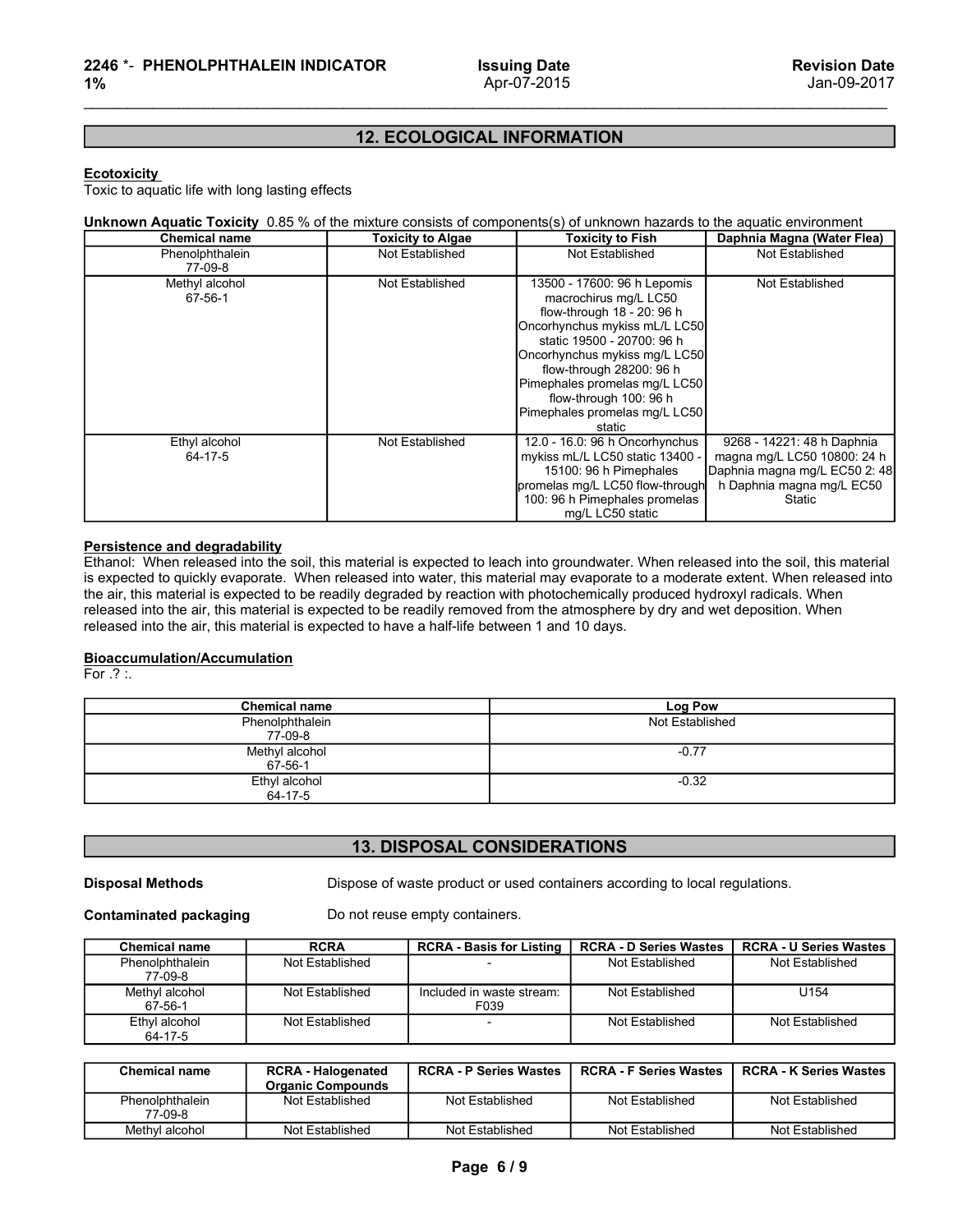# **1%** Apr-07-2

| 2246 *- PHENOLPHTHALEIN INDICATOR                                         |                                                        |                                  |                                    |                                                     | <b>Revision Date</b> |
|---------------------------------------------------------------------------|--------------------------------------------------------|----------------------------------|------------------------------------|-----------------------------------------------------|----------------------|
| 1%                                                                        |                                                        |                                  | <b>Issuing Date</b><br>Apr-07-2015 |                                                     | Jan-09-2017          |
|                                                                           |                                                        |                                  |                                    |                                                     |                      |
|                                                                           |                                                        |                                  |                                    |                                                     |                      |
| 67-56-1<br>Ethyl alcohol<br>$64-17-5$                                     | Not Established                                        | Not Established                  |                                    | Not Established                                     | Not Established      |
|                                                                           | <b>Chemical name</b>                                   |                                  |                                    |                                                     |                      |
|                                                                           | Phenolphthalein                                        |                                  |                                    | <b>California Hazardous Waste Status</b><br>$\star$ |                      |
|                                                                           | 77-09-8<br>Methyl alcohol                              |                                  |                                    | Toxic                                               |                      |
|                                                                           | $67 - 56 - 1$<br>Ethyl alcohol<br>$64 - 17 - 5$        |                                  |                                    | Ignitable<br>Toxic<br>Ignitable                     |                      |
|                                                                           |                                                        |                                  |                                    |                                                     |                      |
|                                                                           |                                                        | <b>14. TRANSPORT INFORMATION</b> |                                    |                                                     |                      |
| <u>DOT</u><br>Proper shipping name<br><b>UN-No</b><br><b>Hazard Class</b> | ETHANOL SOLUTION (Ethyl Alcohol Solution)<br>1170<br>3 |                                  |                                    |                                                     |                      |
| Packing group<br><u>TDG</u>                                               | Ш.<br>Not regulated                                    |                                  |                                    |                                                     |                      |

| .                  |                  |
|--------------------|------------------|
| Methyl alcohol     | Гохіс            |
| $67 - 56 - 7$      | <b>ignitable</b> |
| l alcohol<br>Ethyl | Toxic            |
| 64-17<br>$\sim$    | ɑnitable         |
|                    |                  |

# 14. TRANSPORT INFORMATION

| Phenolphthalein<br>$\star$<br>77-09-8<br>Methyl alcohol<br><b>Toxic</b><br>67-56-1<br>Ignitable<br><b>Toxic</b><br>Ethyl alcohol<br>64-17-5<br>Ignitable<br><b>14. TRANSPORT INFORMATION</b><br>ETHANOL SOLUTION (Ethyl Alcohol Solution)<br>Proper shipping name<br><b>UN-No</b><br>1170<br><b>Hazard Class</b><br>3<br>$\mathsf{I}$<br>Packing group<br>Not regulated<br>Not regulated<br>Not regulated<br>UN-No<br>1170<br>ETHANOL / ETHYL ALCOHOL SOLUTION<br>Proper shipping name<br><b>Hazard Class</b><br>3<br>$\mathsf{I}$<br>Packing group<br>UN-No<br>1170<br>ETHANOL SOLUTION<br>Proper shipping name<br><b>Hazard Class</b><br>3<br>$\mathsf{I}$<br>Packing group<br>1170<br>UN-No<br>ETHANOL / ETHYL ALCOHOL SOLUTION<br>Proper shipping name<br><b>Hazard Class</b><br>3<br>$\mathbf{I}$<br>Packing group<br>1170<br>UN-No<br>ETHANOL / ETHYL ALCOHOL SOLUTION<br>Proper shipping name<br><b>Hazard Class</b><br>3<br>$\mathsf{I}$<br>Packing group<br>Not regulated<br><b>15. REGULATORY INFORMATION</b><br>Complies<br>Complies<br>Complies<br>Complies<br>Complies<br>Complies<br>Complies<br>Page 7/9 | <b>Chemical name</b> |  | <b>California Hazardous Waste Status</b> |
|-------------------------------------------------------------------------------------------------------------------------------------------------------------------------------------------------------------------------------------------------------------------------------------------------------------------------------------------------------------------------------------------------------------------------------------------------------------------------------------------------------------------------------------------------------------------------------------------------------------------------------------------------------------------------------------------------------------------------------------------------------------------------------------------------------------------------------------------------------------------------------------------------------------------------------------------------------------------------------------------------------------------------------------------------------------------------------------------------------------------------|----------------------|--|------------------------------------------|
| <b>DOT</b><br><b>TDG</b><br><b>MEX</b><br><b>ICAO</b><br><b>IATA</b><br><b>IMDG/IMO</b><br><b>RID</b><br><b>ADR</b>                                                                                                                                                                                                                                                                                                                                                                                                                                                                                                                                                                                                                                                                                                                                                                                                                                                                                                                                                                                                     |                      |  |                                          |
|                                                                                                                                                                                                                                                                                                                                                                                                                                                                                                                                                                                                                                                                                                                                                                                                                                                                                                                                                                                                                                                                                                                         |                      |  |                                          |
|                                                                                                                                                                                                                                                                                                                                                                                                                                                                                                                                                                                                                                                                                                                                                                                                                                                                                                                                                                                                                                                                                                                         |                      |  |                                          |
|                                                                                                                                                                                                                                                                                                                                                                                                                                                                                                                                                                                                                                                                                                                                                                                                                                                                                                                                                                                                                                                                                                                         |                      |  |                                          |
|                                                                                                                                                                                                                                                                                                                                                                                                                                                                                                                                                                                                                                                                                                                                                                                                                                                                                                                                                                                                                                                                                                                         |                      |  |                                          |
|                                                                                                                                                                                                                                                                                                                                                                                                                                                                                                                                                                                                                                                                                                                                                                                                                                                                                                                                                                                                                                                                                                                         |                      |  |                                          |
|                                                                                                                                                                                                                                                                                                                                                                                                                                                                                                                                                                                                                                                                                                                                                                                                                                                                                                                                                                                                                                                                                                                         |                      |  |                                          |
|                                                                                                                                                                                                                                                                                                                                                                                                                                                                                                                                                                                                                                                                                                                                                                                                                                                                                                                                                                                                                                                                                                                         |                      |  |                                          |
|                                                                                                                                                                                                                                                                                                                                                                                                                                                                                                                                                                                                                                                                                                                                                                                                                                                                                                                                                                                                                                                                                                                         |                      |  |                                          |
|                                                                                                                                                                                                                                                                                                                                                                                                                                                                                                                                                                                                                                                                                                                                                                                                                                                                                                                                                                                                                                                                                                                         |                      |  |                                          |
|                                                                                                                                                                                                                                                                                                                                                                                                                                                                                                                                                                                                                                                                                                                                                                                                                                                                                                                                                                                                                                                                                                                         |                      |  |                                          |
|                                                                                                                                                                                                                                                                                                                                                                                                                                                                                                                                                                                                                                                                                                                                                                                                                                                                                                                                                                                                                                                                                                                         |                      |  |                                          |
|                                                                                                                                                                                                                                                                                                                                                                                                                                                                                                                                                                                                                                                                                                                                                                                                                                                                                                                                                                                                                                                                                                                         |                      |  |                                          |
|                                                                                                                                                                                                                                                                                                                                                                                                                                                                                                                                                                                                                                                                                                                                                                                                                                                                                                                                                                                                                                                                                                                         |                      |  |                                          |
|                                                                                                                                                                                                                                                                                                                                                                                                                                                                                                                                                                                                                                                                                                                                                                                                                                                                                                                                                                                                                                                                                                                         |                      |  |                                          |
| <b>International Inventories</b><br><b>TSCA</b><br><b>DSL/NDSL</b><br><b>EINECS/ELINCS</b><br><b>ENCS</b><br><b>IECSC</b><br><b>KECL</b><br><b>PICCS</b>                                                                                                                                                                                                                                                                                                                                                                                                                                                                                                                                                                                                                                                                                                                                                                                                                                                                                                                                                                | <b>ADN</b>           |  |                                          |
|                                                                                                                                                                                                                                                                                                                                                                                                                                                                                                                                                                                                                                                                                                                                                                                                                                                                                                                                                                                                                                                                                                                         |                      |  |                                          |
|                                                                                                                                                                                                                                                                                                                                                                                                                                                                                                                                                                                                                                                                                                                                                                                                                                                                                                                                                                                                                                                                                                                         |                      |  |                                          |
|                                                                                                                                                                                                                                                                                                                                                                                                                                                                                                                                                                                                                                                                                                                                                                                                                                                                                                                                                                                                                                                                                                                         |                      |  |                                          |
|                                                                                                                                                                                                                                                                                                                                                                                                                                                                                                                                                                                                                                                                                                                                                                                                                                                                                                                                                                                                                                                                                                                         |                      |  |                                          |

# 15. REGULATORY INFORMATION

| International Inventories |          |
|---------------------------|----------|
| <b>TSCA</b>               | Complies |
| <b>DSL/NDSL</b>           | Complies |
| <b>EINECS/ELINCS</b>      | Complies |
| <b>ENCS</b>               | Complies |
| <b>IECSC</b>              | Complies |
| <b>KECL</b>               | Complies |
| <b>PICCS</b>              | Complies |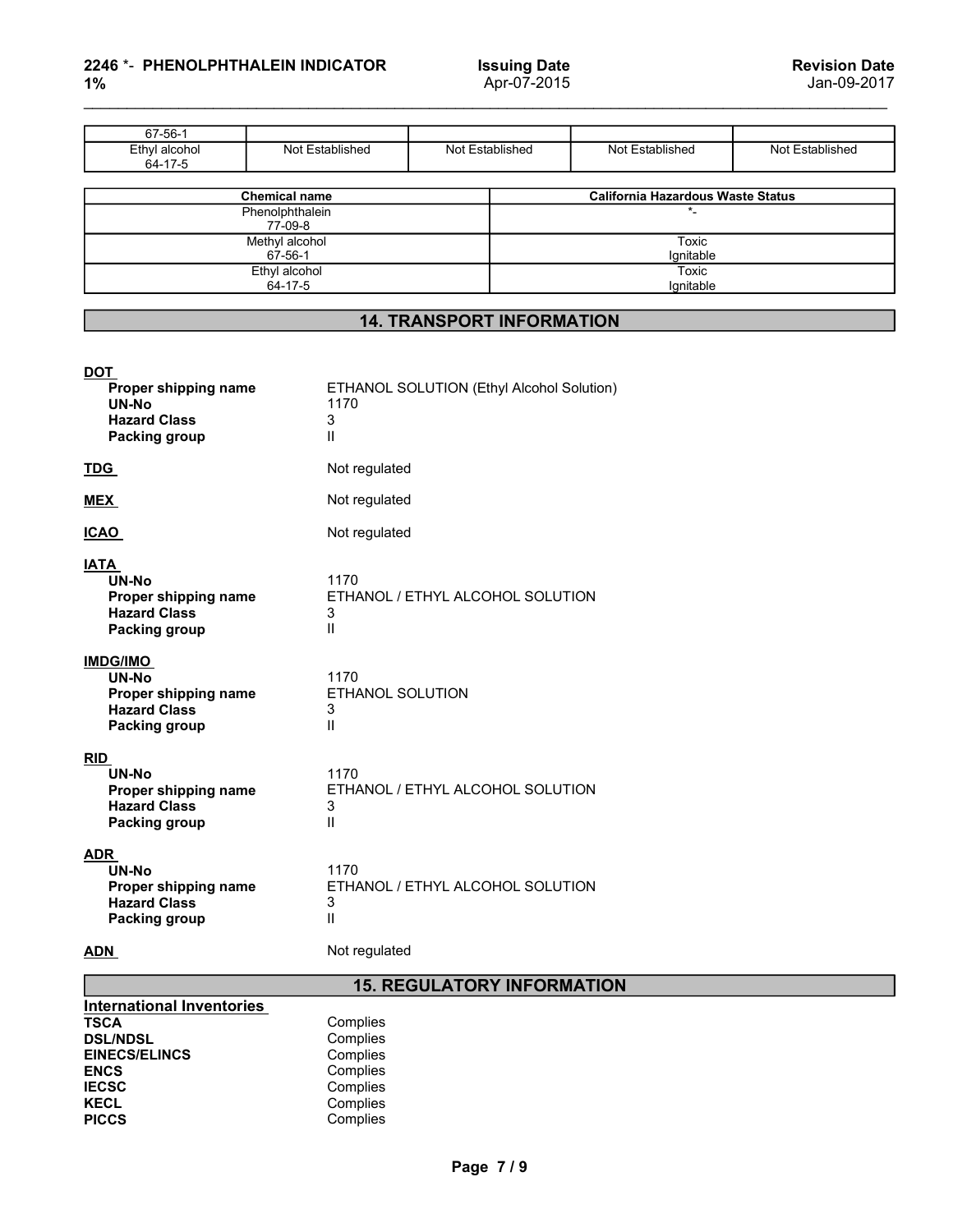### SARA 313

2246 \*- PHENOLPHTHALEIN INDICATOR<br>
1% BSUing Date<br>
1% Apr-07-2015<br>
1% Apr-07-2015<br>
1620<br>
1620<br>
1620<br>
1620<br>
1620<br>
1620<br>
1620<br>
1620<br>
1620<br>
1620<br>
1620<br>
1620<br>
1620<br>
1620<br>
1620<br>
1620<br>
1620<br>
1620<br>
1620<br>
1620<br>
1620<br>
1620<br>
1620<br>
1

| 2246 *- PHENOLPHTHALEIN INDICATOR<br>$1\%$                                                                                |                                                                                                                                                                                                                                                                                                                                                                                                                                                                               |                 | <b>Issuing Date</b><br>Apr-07-2015 |                                  | <b>Revision Date</b><br>Jan-09-2017                                                                                                                                                                                                                                |  |  |
|---------------------------------------------------------------------------------------------------------------------------|-------------------------------------------------------------------------------------------------------------------------------------------------------------------------------------------------------------------------------------------------------------------------------------------------------------------------------------------------------------------------------------------------------------------------------------------------------------------------------|-----------------|------------------------------------|----------------------------------|--------------------------------------------------------------------------------------------------------------------------------------------------------------------------------------------------------------------------------------------------------------------|--|--|
| <b>AICS</b>                                                                                                               | Complies                                                                                                                                                                                                                                                                                                                                                                                                                                                                      |                 |                                    |                                  |                                                                                                                                                                                                                                                                    |  |  |
| Legend:<br><b>ENCS</b> - Japan Existing and New Chemical Substances<br>AICS - Australian Inventory of Chemical Substances | TSCA - United States Toxic Substances Control Act Section 8(b) Inventory<br>DSL/NDSL - Canadian Domestic Substances List/Non-Domestic Substances List<br>EINECS/ELINCS - European Inventory of Existing Chemical Substances/European List of Notified Chemical Substances<br><b>IECSC</b> - China Inventory of Existing Chemical Substances<br>KECL - Korean Existing and Evaluated Chemical Substances<br>PICCS - Philippines Inventory of Chemicals and Chemical Substances |                 |                                    |                                  |                                                                                                                                                                                                                                                                    |  |  |
| <b>US Federal Regulations</b>                                                                                             |                                                                                                                                                                                                                                                                                                                                                                                                                                                                               |                 |                                    |                                  |                                                                                                                                                                                                                                                                    |  |  |
| <b>SARA 313</b>                                                                                                           |                                                                                                                                                                                                                                                                                                                                                                                                                                                                               |                 |                                    |                                  | Section 313 of Title III of the Superfund Amendments and Reauthorization Act of 1986 (SARA). This product contains a chemical<br>or chemicals which are subject to the reporting requirements of the Act and Title 40 of the Code of Federal Regulations, Part 372 |  |  |
|                                                                                                                           | <b>Chemical name</b>                                                                                                                                                                                                                                                                                                                                                                                                                                                          |                 |                                    | SARA 313 - Threshold Values %    |                                                                                                                                                                                                                                                                    |  |  |
|                                                                                                                           | Phenolphthalein                                                                                                                                                                                                                                                                                                                                                                                                                                                               |                 |                                    | 0.1                              |                                                                                                                                                                                                                                                                    |  |  |
|                                                                                                                           | 77-09-8<br>Methyl alcohol                                                                                                                                                                                                                                                                                                                                                                                                                                                     |                 |                                    | 1.0                              |                                                                                                                                                                                                                                                                    |  |  |
|                                                                                                                           | 67-56-1                                                                                                                                                                                                                                                                                                                                                                                                                                                                       |                 |                                    |                                  |                                                                                                                                                                                                                                                                    |  |  |
|                                                                                                                           | Ethyl alcohol<br>64-17-5                                                                                                                                                                                                                                                                                                                                                                                                                                                      |                 |                                    | Not Established                  |                                                                                                                                                                                                                                                                    |  |  |
| SARA 311/312 Hazard Categories                                                                                            |                                                                                                                                                                                                                                                                                                                                                                                                                                                                               |                 |                                    |                                  |                                                                                                                                                                                                                                                                    |  |  |
| Acute health hazard                                                                                                       |                                                                                                                                                                                                                                                                                                                                                                                                                                                                               |                 | Yes                                |                                  |                                                                                                                                                                                                                                                                    |  |  |
| <b>Chronic Health Hazard</b><br><b>Fire hazard</b>                                                                        |                                                                                                                                                                                                                                                                                                                                                                                                                                                                               |                 | Yes<br>Yes                         |                                  |                                                                                                                                                                                                                                                                    |  |  |
| Sudden release of pressure hazard                                                                                         |                                                                                                                                                                                                                                                                                                                                                                                                                                                                               |                 | No.                                |                                  |                                                                                                                                                                                                                                                                    |  |  |
| <b>Reactive Hazard</b>                                                                                                    |                                                                                                                                                                                                                                                                                                                                                                                                                                                                               |                 | No                                 |                                  |                                                                                                                                                                                                                                                                    |  |  |
| <b>CWA (Clean Water Act)</b><br>CFR 122.42)                                                                               | This product does not contain any substances regulated as pollutants pursuant to the Clean Water Act (40 CFR 122.21 and 40                                                                                                                                                                                                                                                                                                                                                    |                 |                                    |                                  |                                                                                                                                                                                                                                                                    |  |  |
| <b>Chemical name</b>                                                                                                      | <b>CWA - Reportable</b>                                                                                                                                                                                                                                                                                                                                                                                                                                                       |                 | <b>CWA - Toxic Pollutants</b>      | <b>CWA - Priority Pollutants</b> | <b>CWA - Hazardous</b>                                                                                                                                                                                                                                             |  |  |
| Phenolphthalein                                                                                                           | Quantities<br>Not Established                                                                                                                                                                                                                                                                                                                                                                                                                                                 |                 | Not Established                    | Not Established                  | <b>Substances</b><br>Not Established                                                                                                                                                                                                                               |  |  |
| 77-09-8                                                                                                                   |                                                                                                                                                                                                                                                                                                                                                                                                                                                                               |                 |                                    |                                  |                                                                                                                                                                                                                                                                    |  |  |
| Methyl alcohol<br>67-56-1                                                                                                 | Not Established                                                                                                                                                                                                                                                                                                                                                                                                                                                               | Not Established |                                    | Not Established                  | Not Established                                                                                                                                                                                                                                                    |  |  |
| Ethyl alcohol<br>64-17-5                                                                                                  | Not Established                                                                                                                                                                                                                                                                                                                                                                                                                                                               | Not Established |                                    | Not Established                  | Not Established                                                                                                                                                                                                                                                    |  |  |
| <b>CERCLA</b><br>pertaining to releases of this material                                                                  | This material, as supplied, does not contain any substances regulated as hazardous substances under the Comprehensive<br>Environmental Response Compensation and Liability Act (CERCLA) (40 CFR 302) or the Superfund Amendments and<br>Reauthorization Act (SARA) (40 CFR 355). There may be specific reporting requirements at the local, regional, or state level                                                                                                          |                 |                                    |                                  |                                                                                                                                                                                                                                                                    |  |  |
| <b>Chemical name</b>                                                                                                      | <b>Hazardous Substances RQs</b>                                                                                                                                                                                                                                                                                                                                                                                                                                               |                 |                                    | <b>CERCLA/SARA RQ</b>            | RQ                                                                                                                                                                                                                                                                 |  |  |
| Phenolphthalein<br>77-09-8                                                                                                |                                                                                                                                                                                                                                                                                                                                                                                                                                                                               |                 |                                    | Not Established                  |                                                                                                                                                                                                                                                                    |  |  |
| Methyl alcohol                                                                                                            | 5000 lb                                                                                                                                                                                                                                                                                                                                                                                                                                                                       |                 |                                    | Not Established                  | RQ 5000 lb final RQ                                                                                                                                                                                                                                                |  |  |
| $67 - 56 - 1$                                                                                                             |                                                                                                                                                                                                                                                                                                                                                                                                                                                                               |                 |                                    |                                  | RQ 2270 kg final RQ                                                                                                                                                                                                                                                |  |  |

|                                         | <u>04-11-9</u>                  |                               |                                                                                                                                                                                                                                             |                        |
|-----------------------------------------|---------------------------------|-------------------------------|---------------------------------------------------------------------------------------------------------------------------------------------------------------------------------------------------------------------------------------------|------------------------|
| <b>SARA 311/312 Hazard Categories</b>   |                                 |                               |                                                                                                                                                                                                                                             |                        |
| Acute health hazard                     |                                 | Yes                           |                                                                                                                                                                                                                                             |                        |
| <b>Chronic Health Hazard</b>            |                                 | Yes                           |                                                                                                                                                                                                                                             |                        |
| <b>Fire hazard</b>                      |                                 | Yes                           |                                                                                                                                                                                                                                             |                        |
| Sudden release of pressure hazard       |                                 | <b>No</b>                     |                                                                                                                                                                                                                                             |                        |
| <b>Reactive Hazard</b>                  |                                 | <b>No</b>                     |                                                                                                                                                                                                                                             |                        |
|                                         |                                 |                               |                                                                                                                                                                                                                                             |                        |
| <b>CWA (Clean Water Act)</b>            |                                 |                               |                                                                                                                                                                                                                                             |                        |
|                                         |                                 |                               | This product does not contain any substances regulated as pollutants pursuant to the Clean Water Act (40 CFR 122.21 and 40                                                                                                                  |                        |
| CFR 122.42)                             |                                 |                               |                                                                                                                                                                                                                                             |                        |
|                                         |                                 |                               |                                                                                                                                                                                                                                             |                        |
| <b>Chemical name</b>                    | <b>CWA - Reportable</b>         | <b>CWA - Toxic Pollutants</b> | <b>CWA - Priority Pollutants</b>                                                                                                                                                                                                            | <b>CWA - Hazardous</b> |
|                                         | Quantities                      |                               |                                                                                                                                                                                                                                             | <b>Substances</b>      |
| Phenolphthalein<br>77-09-8              | Not Established                 | Not Established               | Not Established                                                                                                                                                                                                                             | Not Established        |
| Methyl alcohol                          | Not Established                 | Not Established               | Not Established                                                                                                                                                                                                                             | Not Established        |
| 67-56-1                                 |                                 |                               |                                                                                                                                                                                                                                             |                        |
| Ethyl alcohol                           | <b>Not Established</b>          | Not Established               | Not Established                                                                                                                                                                                                                             | Not Established        |
| $64 - 17 - 5$                           |                                 |                               |                                                                                                                                                                                                                                             |                        |
| pertaining to releases of this material |                                 |                               | Environmental Response Compensation and Liability Act (CERCLA) (40 CFR 302) or the Superfund Amendments and<br>Reauthorization Act (SARA) (40 CFR 355). There may be specific reporting requirements at the local, regional, or state level |                        |
|                                         |                                 |                               |                                                                                                                                                                                                                                             |                        |
| <b>Chemical name</b>                    | <b>Hazardous Substances RQs</b> |                               | <b>CERCLA/SARA RQ</b>                                                                                                                                                                                                                       | RQ                     |
| Phenolphthalein<br>77-09-8              |                                 |                               | <b>Not Established</b>                                                                                                                                                                                                                      |                        |
| Methyl alcohol                          | 5000 lb                         |                               | Not Established                                                                                                                                                                                                                             | RQ 5000 lb final RQ    |
| 67-56-1                                 |                                 |                               |                                                                                                                                                                                                                                             | RQ 2270 kg final RQ    |
| Ethyl alcohol                           | $\star$                         |                               | Not Established                                                                                                                                                                                                                             |                        |
| 64-17-5                                 |                                 |                               |                                                                                                                                                                                                                                             |                        |
| <b>US State Regulations</b>             |                                 |                               |                                                                                                                                                                                                                                             |                        |
|                                         |                                 |                               |                                                                                                                                                                                                                                             |                        |
| <b>California Proposition 65</b>        |                                 |                               |                                                                                                                                                                                                                                             |                        |
|                                         |                                 |                               | WARNING! This product contains a chemical known to the State of California to cause cancer and birth defects or other                                                                                                                       |                        |
| reproductive harm.                      |                                 |                               |                                                                                                                                                                                                                                             |                        |
|                                         |                                 |                               |                                                                                                                                                                                                                                             |                        |
|                                         |                                 |                               | (Ethyl alcohol is only considered a Proposition 65 cancer and developmental hazard when it is ingested as an alcoholic beverage).                                                                                                           |                        |
|                                         |                                 |                               |                                                                                                                                                                                                                                             |                        |
|                                         |                                 |                               |                                                                                                                                                                                                                                             |                        |
|                                         |                                 |                               |                                                                                                                                                                                                                                             |                        |
|                                         |                                 | Page 8/9                      |                                                                                                                                                                                                                                             |                        |
|                                         |                                 |                               |                                                                                                                                                                                                                                             |                        |

|                                                                                       | Quantities                                                                                                                                                                                                                                                                                                                                                           |                 |                 |                       | <b>Substances</b>                                                                                                                 |
|---------------------------------------------------------------------------------------|----------------------------------------------------------------------------------------------------------------------------------------------------------------------------------------------------------------------------------------------------------------------------------------------------------------------------------------------------------------------|-----------------|-----------------|-----------------------|-----------------------------------------------------------------------------------------------------------------------------------|
| Phenolphthalein<br>77-09-8                                                            | Not Established                                                                                                                                                                                                                                                                                                                                                      | Not Established |                 | Not Established       | Not Established                                                                                                                   |
| Methyl alcohol<br>67-56-1                                                             | Not Established                                                                                                                                                                                                                                                                                                                                                      | Not Established |                 | Not Established       | Not Established                                                                                                                   |
| Ethyl alcohol<br>64-17-5                                                              | Not Established                                                                                                                                                                                                                                                                                                                                                      | Not Established |                 | Not Established       | Not Established                                                                                                                   |
| <b>CERCLA</b><br>pertaining to releases of this material                              | This material, as supplied, does not contain any substances regulated as hazardous substances under the Comprehensive<br>Environmental Response Compensation and Liability Act (CERCLA) (40 CFR 302) or the Superfund Amendments and<br>Reauthorization Act (SARA) (40 CFR 355). There may be specific reporting requirements at the local, regional, or state level |                 |                 |                       |                                                                                                                                   |
| <b>Chemical name</b>                                                                  | <b>Hazardous Substances RQs</b>                                                                                                                                                                                                                                                                                                                                      |                 |                 | <b>CERCLA/SARA RQ</b> | <b>RQ</b>                                                                                                                         |
| Phenolphthalein<br>77-09-8                                                            |                                                                                                                                                                                                                                                                                                                                                                      |                 |                 | Not Established       | $\overline{\phantom{a}}$                                                                                                          |
| Methyl alcohol<br>67-56-1                                                             | 5000 lb                                                                                                                                                                                                                                                                                                                                                              |                 | Not Established |                       | RQ 5000 lb final RQ<br>RQ 2270 kg final RQ                                                                                        |
| Ethyl alcohol<br>64-17-5                                                              | $\star$                                                                                                                                                                                                                                                                                                                                                              |                 |                 | Not Established       |                                                                                                                                   |
| <b>US State Regulations</b><br><b>California Proposition 65</b><br>reproductive harm. | WARNING! This product contains a chemical known to the State of California to cause cancer and birth defects or other                                                                                                                                                                                                                                                |                 |                 |                       |                                                                                                                                   |
|                                                                                       |                                                                                                                                                                                                                                                                                                                                                                      |                 |                 |                       | (Ethyl alcohol is only considered a Proposition 65 cancer and developmental hazard when it is ingested as an alcoholic beverage). |
|                                                                                       |                                                                                                                                                                                                                                                                                                                                                                      | Page 8/9        |                 |                       |                                                                                                                                   |